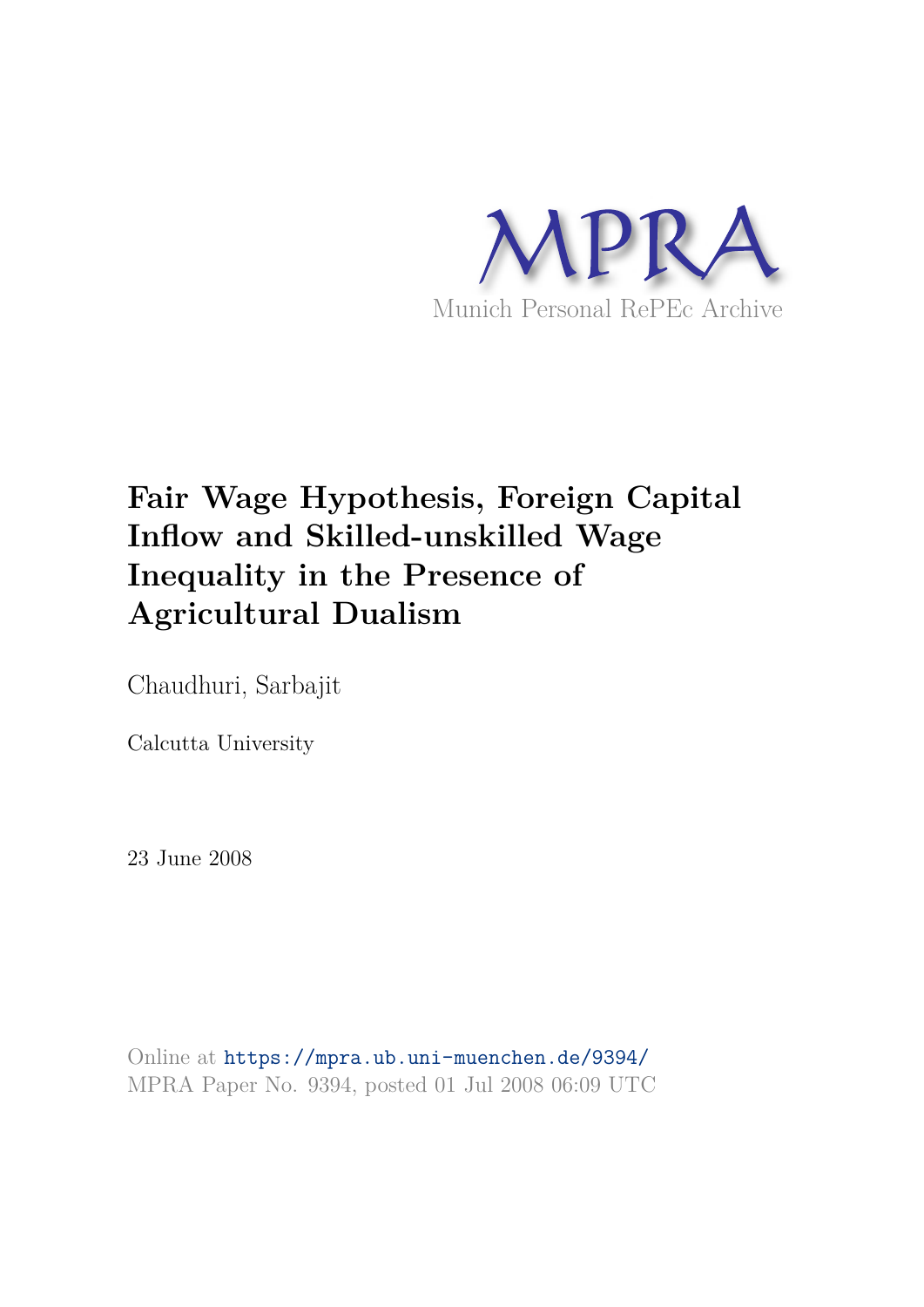# **Fair Wage Hypothesis, Foreign Capital Inflow and Skilled-unskilled Wage Inequality in the Presence of Agricultural Dualism**

**Sarbajit Chaudhuri Professor Dept. of Economics University of Calcutta 56A, B.T. Road Kolkata 700 050 India.** 

**Address for communication:** Dr. Sarbajit Chaudhuri, 23 Dr. P.N. Guha Road, Belgharia, Kolkata 700083, India. Tel: 91-33-541-0455 (R), 91-33-557-5082 (C.U.) Fax: 91-33-2844-1490 (P) E-mail:  $sarbajitch@yahoo.com$ ,  $seco@caluniv.ac.in$ 

## **(This version: June 2008)**

**Abstract:** The paper develops a four-sector general equilibrium model where the fair wage hypothesis is valid and there is agricultural dualism for analyzing the consequence of an inflow of foreign capital on the skilled-unskilled wage inequality and the unemployment of skilled labour in a developing economy. The unskilled workers are fully employed but there is imperfection in the market for unskilled labour. On the contrary, the skilled wage is set by the firms by minimizing the unit cost of skilled labour and their efficiency depends on the relative income distribution and the unemployment rate. The analysis finds that an inflow of foreign capital worsens the relative wage inequality but lowers the unemployment of skilled labour. It provides an alternative theoretical foundation to the empirical finding that inflows of foreign capital might have produced unfavourable effect on the wage inequality in the developing countries during the liberalized regime by increasing the relative demand for skilled labour.

#### **JEL classification: F13; J41; O15**

**Keywords: Fair wage hypothesis; agricultural dualism; skilled labour; unskilled labour; relative wage inequality; foreign capital; unemployment.**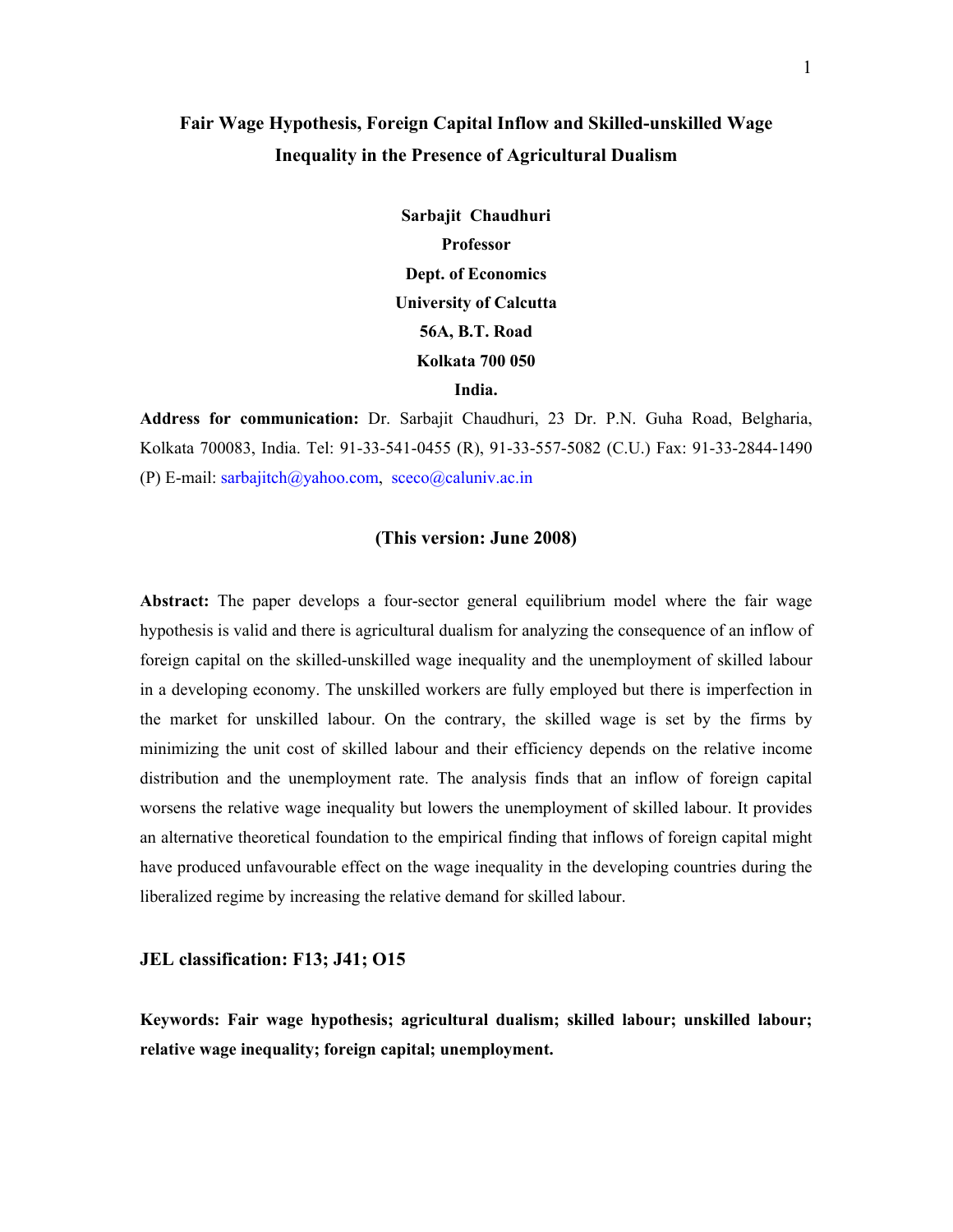# **Fair Wage Hypothesis, Foreign Capital Inflow and Skilled-unskilled Wage Inequality in the Presence of Agricultural Dualism**

#### **1. Introduction**

 $\overline{a}$ 

The deteriorating skilled-unskilled wage inequality is a matter of deep concern in the developing nations during the liberalized regime although as per the celebrated Stolper-Samuelson theorem it should have improved owing to economic liberalization. The theoretical literature explaining the deteriorating wage inequality in the developing countries includes works of Feenstra and Hanson (1996), Marjit and Acharya (2003), Marjit and Kar (2005), Yabuuchi and Chaudhuri (2007), Marjit, Beladi and Chakrabarti (2004) and Chaudhuri and Yabuuchi (2007). They have shown how trade liberalization, international migration of labour and inflows of foreign capital might produce unfavourable effects on the wage inequality in the South given the specific structural characteristics of the less developed countries, such as features of labour markets, structures of production, nature of capital mobility etc.

As per the empirical literature, growth in foreign direct investment which is positively correlated with the relative demand for skilled labour has been one of the prime factors<sup>1</sup> responsible for the growing incidence of wage inequality in the South. The paper of Feenstra and Hanson (1996) is based on the famous Dornbusch-Fischer-Samuelson continuum-of-goods framework. According to them, inflows of foreign capital induced greater production of skilled-intensive commodities in Mexico, thereby leading to a relative decrease in the demand for unskilled labour. Marjit, Beladi and Chakrabarti (2004) have analyzed how diverse trade pattern and market fragmentation in world trade can adversely affect the skilled-unskilled wage inequality in the developing countries. They have also studied the consequences of an improvement of terms of trade and inflows of foreign capital on wage inequality with or without trade fragmentation. Their paper shows that without trade fragmentation improvements in terms of trade and/or inflows of foreign capital may worsen wage inequality if the vertically integrated skilled export sector is more capital-intensive vis-à-vis the import-competing sector. But, with trade fragmentation the consequences on the

<sup>&</sup>lt;sup>1</sup> See Harrison and Hanson (1999), Hanson and Harrison (1999), Curie and Harrison (1997), and Beyer, Rojas and Vergara (1999) in this context.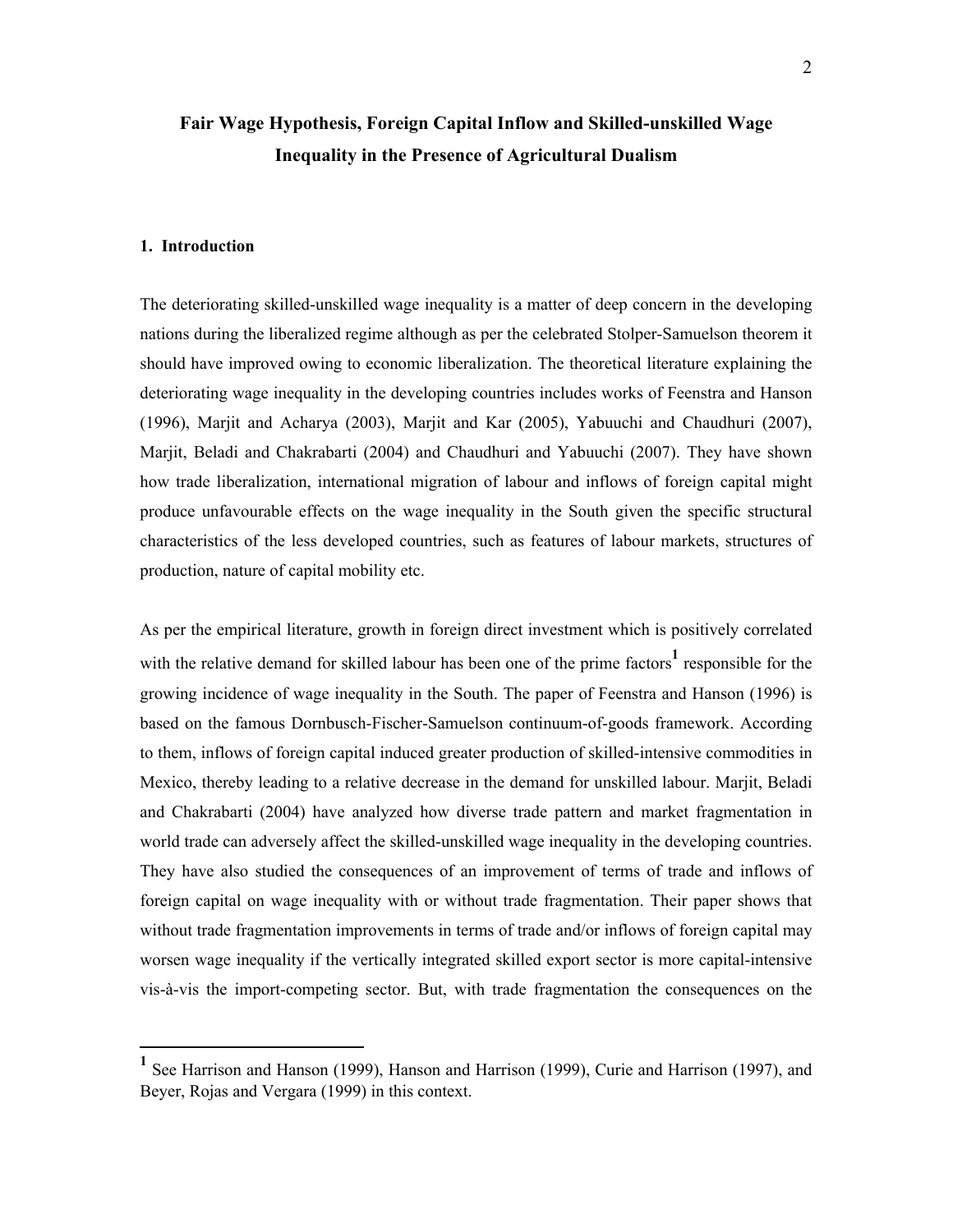relative wage inequality might be different.**<sup>2</sup>** However, all these papers have considered fullemployment framework and hence have ignored the problem of unemployment which is a salient feature of these economies. But how to explain unemployment as a general equilibrium phenomenon depends on which type of labour we are considering. Harris-Todaro (1970) type of model is one way to explain unemployment in a general equilibrium setup where the efficiency of each worker is considered to be exogenously given and equal to unity. However, in such a model unemployment is specific to the urban sector only and is suitable to explain unemployment of unskilled labour only. There is a paper in the literature by Beladi, Chaudhuri and Yabuuchi  $(2008)$  that has used a  $2\times3$  Harris-Todaro setup to examine the consequences of international mobility of different factors of production on the relative wage inequality. But it does not account for the unemployment of skilled labour which is a disquieting problem in a developing economy where skilled labour is scarce. Apart from this none of above works takes into consideration agricultural dualism which is another important feature of the developing economies.

Agricultural dualism is a common symptom of the developing countries. The distinction between advanced and backward agriculture can be made on the basis of inputs used, economies of scale, efficiency and elasticity of substitution. Many of the farmers in the agricultural sector of a developing economy stick to old and unscientific methods of cultivation although in other parts of the economy the introduction of the so called 'Green Revolution' technology brought about revolutionary changes with respect to production technologies and modern inputs use and the increase in factor productivity. However, the improved technology was designed for the best areas (irrigation, high soil fertility) with chemical intensive technology. Although, Green Revolution has modernized agricultural technology, it is limited only to a few parts of a developing economy and only rich (large) farmers have been benefited from it. The small and marginal farmers continue to depend on rain-fed backward agricultural technique. Therefore, the adoption of the Green Revolution technology has led to an increase in the extent of agricultural dualism in a developing economy.

The present paper seeks to examine the consequence of an inflow of foreign capital on the skilled-unskilled wage inequality in the presence of agricultural dualism and when there exists

 $\overline{a}$ 

<sup>&</sup>lt;sup>2</sup> An inflow of foreign capital may worsen the wage inequality even with trade fragmentation if the traded intermediate good sector is capital-intensive relative to the import-competing sector.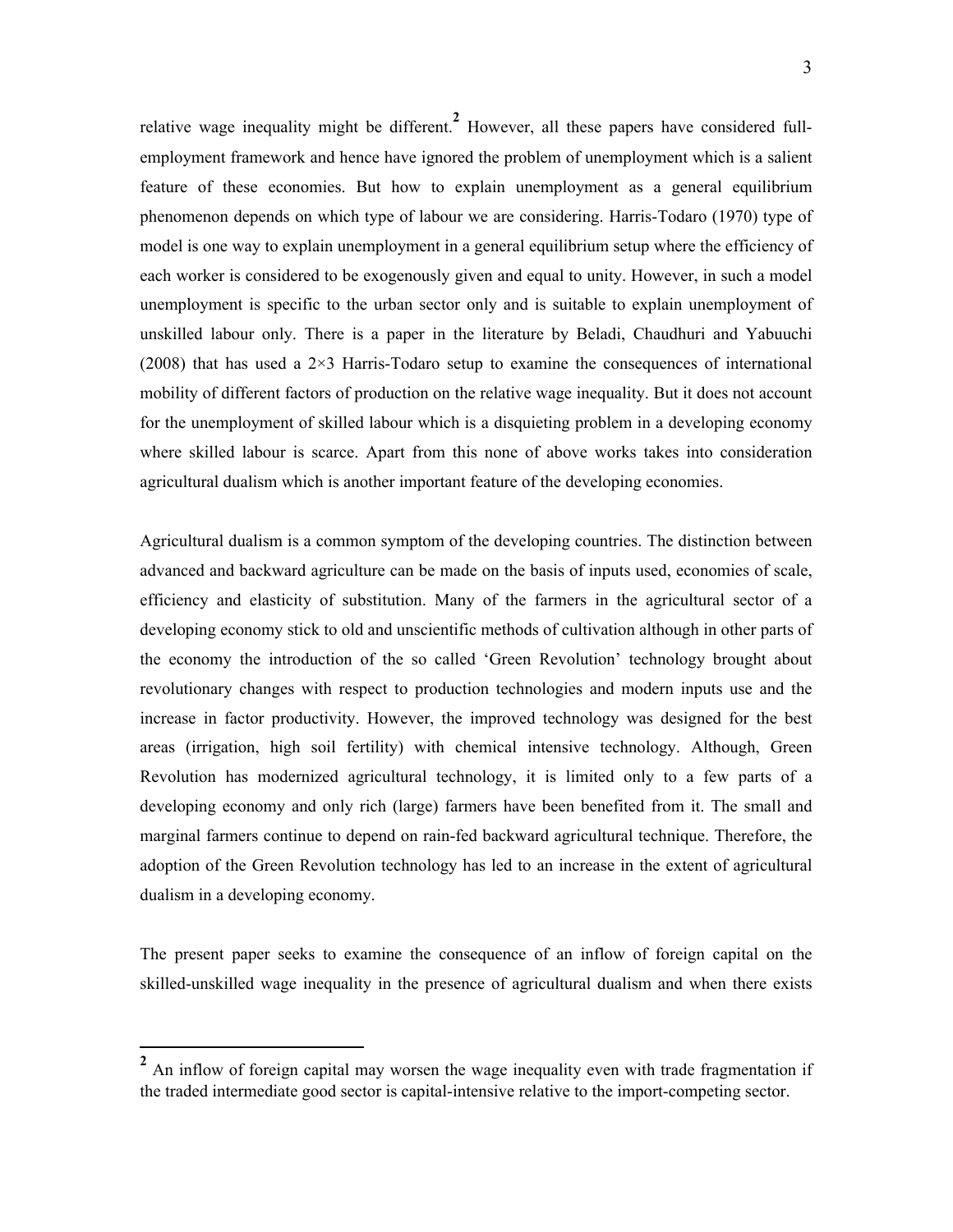unemployment of skilled labour which is explained by the 'fair wage hypothesis' (FWH).**<sup>3</sup>** Following Agell and Lundborg (1992, 1995) treatment of the FWH, we assume that the efficiency of a skilled worker is sensitive to the functional distribution of income. Consequently, the return to capital and the wage rates of different types of labour appear as arguments in the efficiency function. We consider a four-sector general equilibrium framework for the purpose of analysis where there are two agricultural sectors, one low-skill manufacturing sector and one high-skill sector. The agricultural sectors use unskilled labour and land-capital as the two inputs. Sector 1 is the advanced agricultural sector while sector 2 is the backward agricultural sector. The input 'land-capital' is broadly conceived to include durable capital equipments of all kinds.<sup>4</sup> It is sensible to assume that sector 1 (sector 2) is more land-capital-intensive (unskilled labourintensive) than sector 2 (sector 1). Sector 3 produces a low-skill manufacturing commodity using unskilled labour and capital. On the other hand, sector 4 produces a high-skill commodity with the help of skilled labour and capital. Wages are set according to the FWH in high-skill sector while in the other three sectors where unskilled labour is used competitive forces or trade union activities determine the wages. Unskilled workers in the low-skill manufacturing sector are organized and through collective bargaining they can ensure a higher unionized wage,  $W^*$ , than what their counterparts earn in the two agricultural sectors,  $W$ . Using such a framework we show that an inflow of foreign capital in the two manufacturing sectors worsens the skilled-unskilled wage inequality and lowers the unemployment of skilled labour. Thus this paper provides an alternative theoretical foundation to the empirical finding that foreign capital inflows might have produced an adverse effect on the relative wage inequality in the liberalized regime.

 $\overline{a}$ 

**<sup>3</sup>** The existence of unemployment of skilled labour can be explained using the efficiency wage theories. One version of efficiency wage theory is based upon the work of Shapiro and Stiglitz (1984) where the work-effort of a worker is positively related to both the wage rate and unemployment rate. However, it should be kept in mind that the Shapiro and Stiglitz (1984) type of unemployment is relevant only where there is 'hire and fire' recruitment policy of labour. A more generalized version of efficiency wage theory is the 'fair wage hypothesis' (FWH). Agell and Lundborg (1992, 1995), Feher (1991), Akerlof and Yellen (1990), etc. have explained unemployment as a general equilibrium phenomenon using the FWH.

<sup>&</sup>lt;sup>4</sup> See Bardhan (1972) and Chaudhuri (2007) in this context.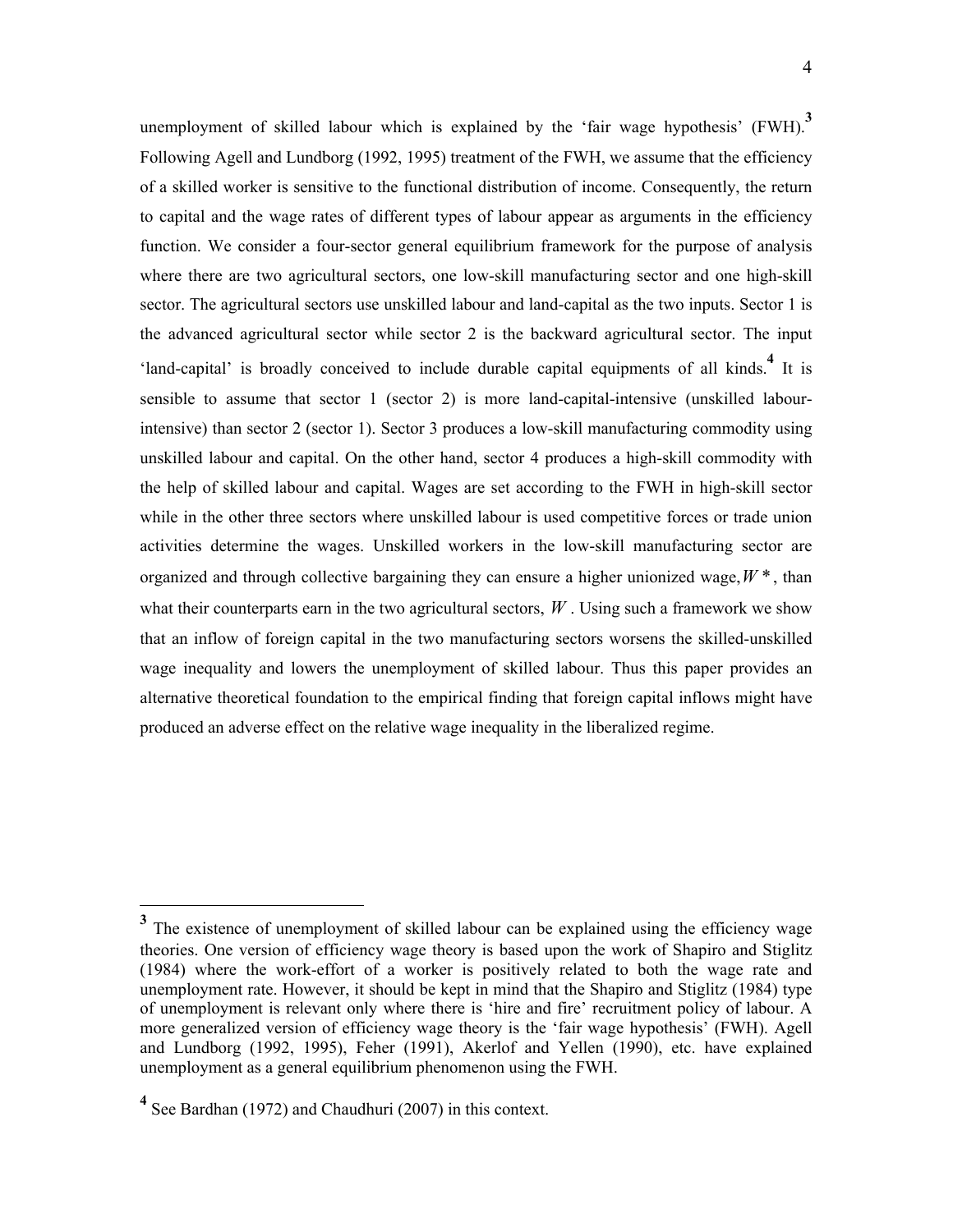#### **2. The model**

 $\overline{a}$ 

We consider a four-sector economy where all the sectors operate at close vicinity. There are two types of labour: unskilled and skilled. Sector 1 is the advanced agricultural sector that uses unskilled labour and land-capital as inputs. Sector 2 is the backward agricultural sector which also uses the same two inputs. Sector 1 (sector 2) uses land-capital (unskilled labour) more intensively than sector 2 (sector 1). These two are the unorganized sectors where unskilled workers receive a competitive wage,*W* . Sector 3 produces a low-skill manufacturing commodity with the help of unskilled labour and capital. Unskilled workers in this sector are organized. They successfully bargain with their employers to secure a higher unionized wage,  $W^*$ , than their counterparts in the other two sectors. Sector 4 produces a high-skill commodity using skilled labour and capital. So capital is perfectly mobile between sectors 3 and 4 while land-caoital is perfectly mobile between the first two sectors of the economy. Skilled labour is specific to sector 4 while unskilled labour is imperfectly mobile between the first three sectors although it is perfectly mobile between sector 1 and sector 2. The efficiency of each unskilled worker is assumed to be exogenously given and equal to unity. We assume that the fair wage hypothesis (FWH) is valid and is applicable to skilled workers only. This gives rise to unemployment of skilled labour. On the contrary, there is no unemployment of unskilled labour.**<sup>5</sup>** The unskilled workers first try to get employment in the higher paid manufacturing sector (sector 3) and those who are unable to get employment in that sector are automatically absorbed in the other two sectors where the wage rate is completely flexible. All the commodities are internationally traded and hence their prices are given internationally. The production functions exhibit constant returns to scale with positive but diminishing marginal productivity to each factor. All markets excepting the unskilled labour market in sector 3 and the skilled labour market are perfectly competitive. The capital stock of the economy consists of both domestic capital and foreign capital which are perfect substitutes. Finally, commodity 2 is chosen as the numeraire.

The following symbols will be used for formal presentation of the model.

<sup>&</sup>lt;sup>5</sup> In reality, there exists open unemployment of unskilled labour which can be explained either by the Harris-Todaro (1970) migration theory or by the 'consumption efficiency hypothesis' of Leibenstein (1957) and Bliss and Stern (1978). As we like to emphasize on the FWH and the resultant skilled unemployment we ignore unemployment of unskilled labour. However, the basic results of the paper remain unaltered even if one accommodates unskilled unemployment following either of the two above-mentioned ways.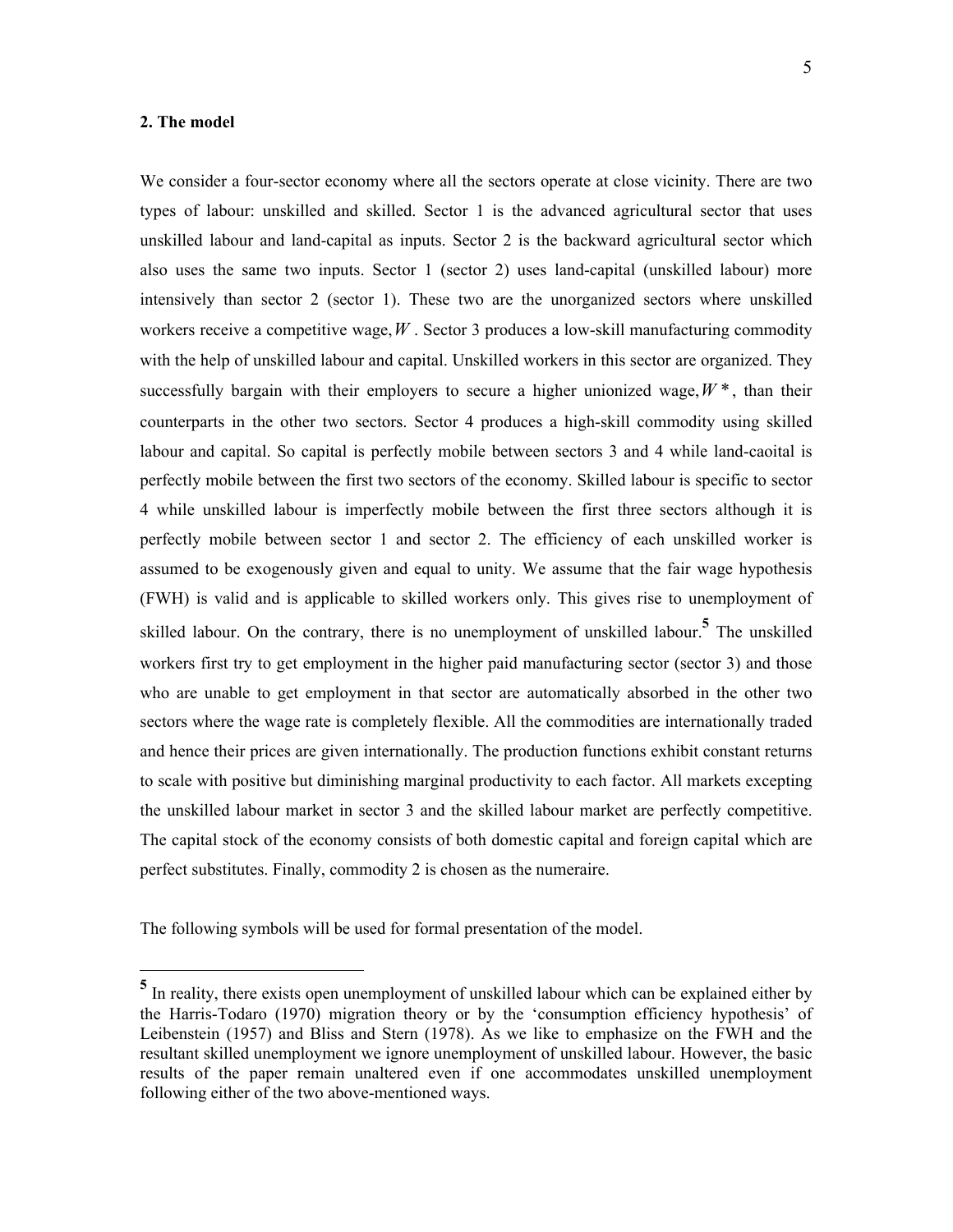$a_{Ni}$  = land-capital-output ratio in the *i*th sector,  $i = 1,2,$ ;

- $a_{ki}$  = capital-output ratio in the *i*th sector,  $i = 3, 4$ ;
- $a_{Li}$  = unskilled labour-output ratio in the *i*th sector,  $i = 1,2,3$ ;
- $a_{S4}$  = skilled labour-output ratio in sector 4 (in efficiency unit);
- $P_i$  = exogenously given relative price of the *i* th commodity,  $i = 1,3,4$ ;
- $X_i$  = level of output of the *i* th sector,  $i = 1,2,3,4$ ;
- $E =$  efficiency of each skilled worker;
- $W<sub>S</sub>$  = wage rate of skilled labour;
- *WS E* = wage rate per efficiency unit of skilled labour;
- $W^*$  = unionized unskilled wage in sector 3;
- $W =$  competitive wage rate of unskilled labour in sectors 1 and 2;
- $W_A$  = the average unskilled wage;
- $R$  = return to land-capital;
- $r =$  return to capital (both domestic and foreign);
- $L =$  endowment of unskilled labour;
- $v =$  unemployment rate of skilled labour;
- $S =$  endowment of skilled labour (in physical unit);
- $U =$  unemployment of skilled labour (in physical unit);
- $N =$  given endowment of land-capital;
- $K =$  aggregate capital stock of the economy (domestic plus foreign);
- $\theta_{ji}$  = distributive share of the *j* th input in the *i* th sector for  $j = L, S, N, K$  and  $i = 1, 2, 3, 4;$
- $\lambda_{ji}$  =proportion of the *j* th input employed in the *i* th sector for  $j = L, N, K$  and  $i = 1,2,3,4$ ;
- '∧'= proportionate change.

Given the perfectly competitive commodity markets the three price-unit cost equality conditions relating to the four industries are as follows.

$$
Wa_{L1} + Ra_{N1} = P_1 \tag{1}
$$

$$
Wa_{L2} + Ra_{N2} = 1 \tag{2}
$$

$$
W^* a_{L3} + r a_{K3} = P_3 \tag{3}
$$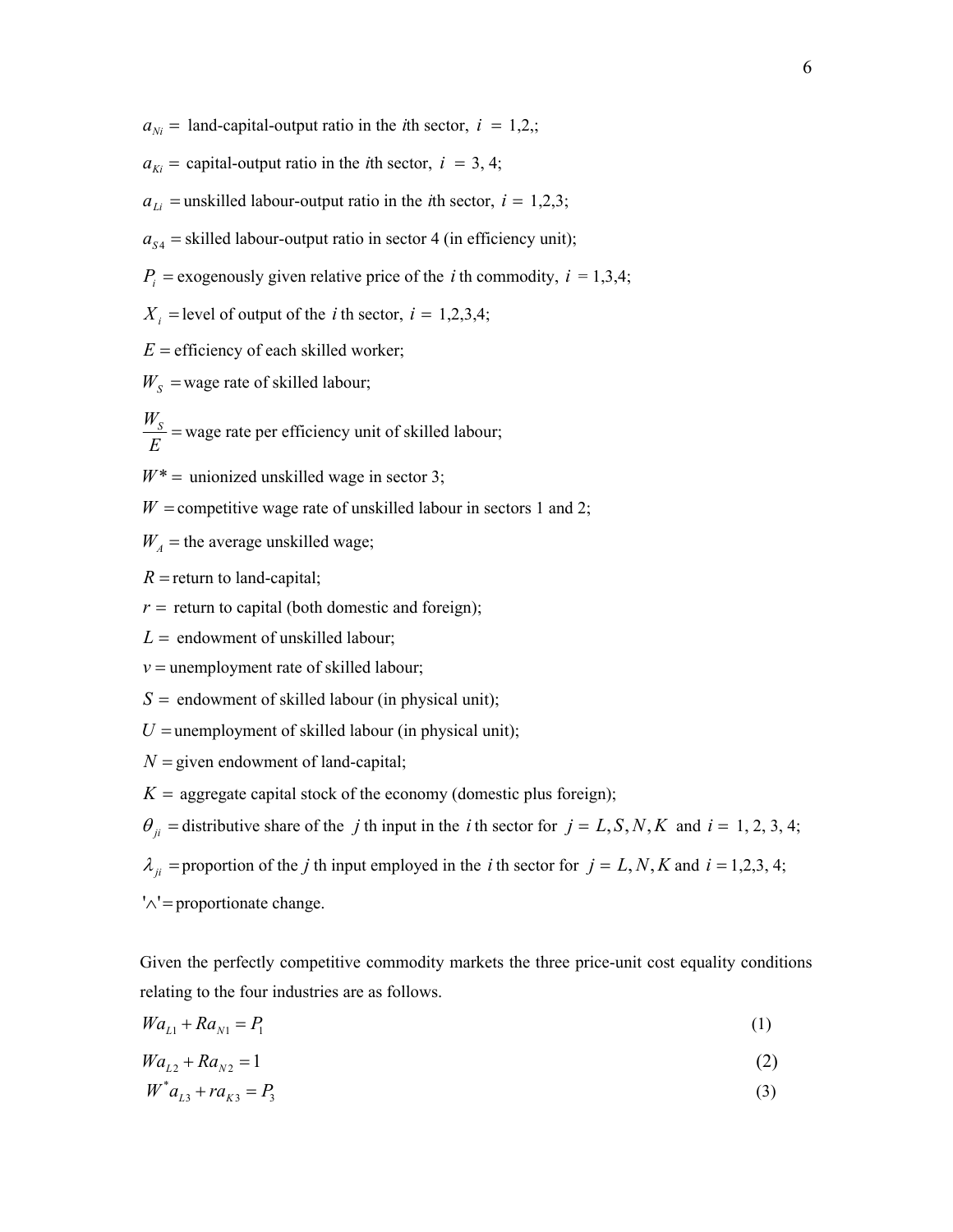$$
\frac{W_S}{E}a_{S4} + ra_{K4} = P_4
$$
\n(4)

As the unskilled workers in this model earn two different wage rates in the different sectors the average unskilled wage is given by**<sup>6</sup>**

$$
W_A \equiv W(\lambda_{L1} + \lambda_{L2}) + W^* \lambda_{L3} \equiv W + \lambda_{L3}(W^* - W)
$$
\n(5)

Following Agell and Lundborg (1992, 1995) we assume the efficiency of each skilled worker to be positively related to the skilled wage relative to the average unskilled wage, skilled wage relative to the return to land-capital, skilled wage relative to capital and the skilled unemployment rate.**<sup>7</sup>** Thus we have

$$
E = E(\frac{W_s}{W_A}, \frac{W_s}{R}, \frac{W_s}{r}, \nu);
$$
  
with  $E_1, E_2, E_3, E_4 > 0; E_{11}, E_{22}, E_{33} < 0; E_{13} = E_{12} = E_{14} = E_{23} = E_{24} = 0$   $\Box^8$  (6)

The unit cost of skilled labour,  $\bar{\omega}$ , is given by

$$
\varpi = \left(\frac{W_{S}}{E(.)}\right) \tag{7}
$$

Apart from skilled labour, capital is used in production in sector 3. Assuming capital to be perfectly mobile intersectorally and its uniform return be *r* economy-wide, each firm in sector 3 minimizes its unit cost of skilled labour as given by (7). The first-order condition of minimization is

$$
E = \frac{W_S}{W_A} E_1 + \frac{W_S}{R} E_2 + \frac{W_S}{r} E_3
$$
\n(8)

**6** Note that  $\lambda_{L3} = 1 - (\lambda_{L1} + \lambda_{L2})$ .

 $\overline{a}$ 

<sup>&</sup>lt;sup>7</sup> The micro foundation of such an efficiency function is available in Agell and Lundborg (1992, 1995).

**<sup>8</sup>** The cross-effects have been assumed to zero which is a simplifying assumption. However, Agell and Lundborg (1992, 1995) in some cases have also made this assumption.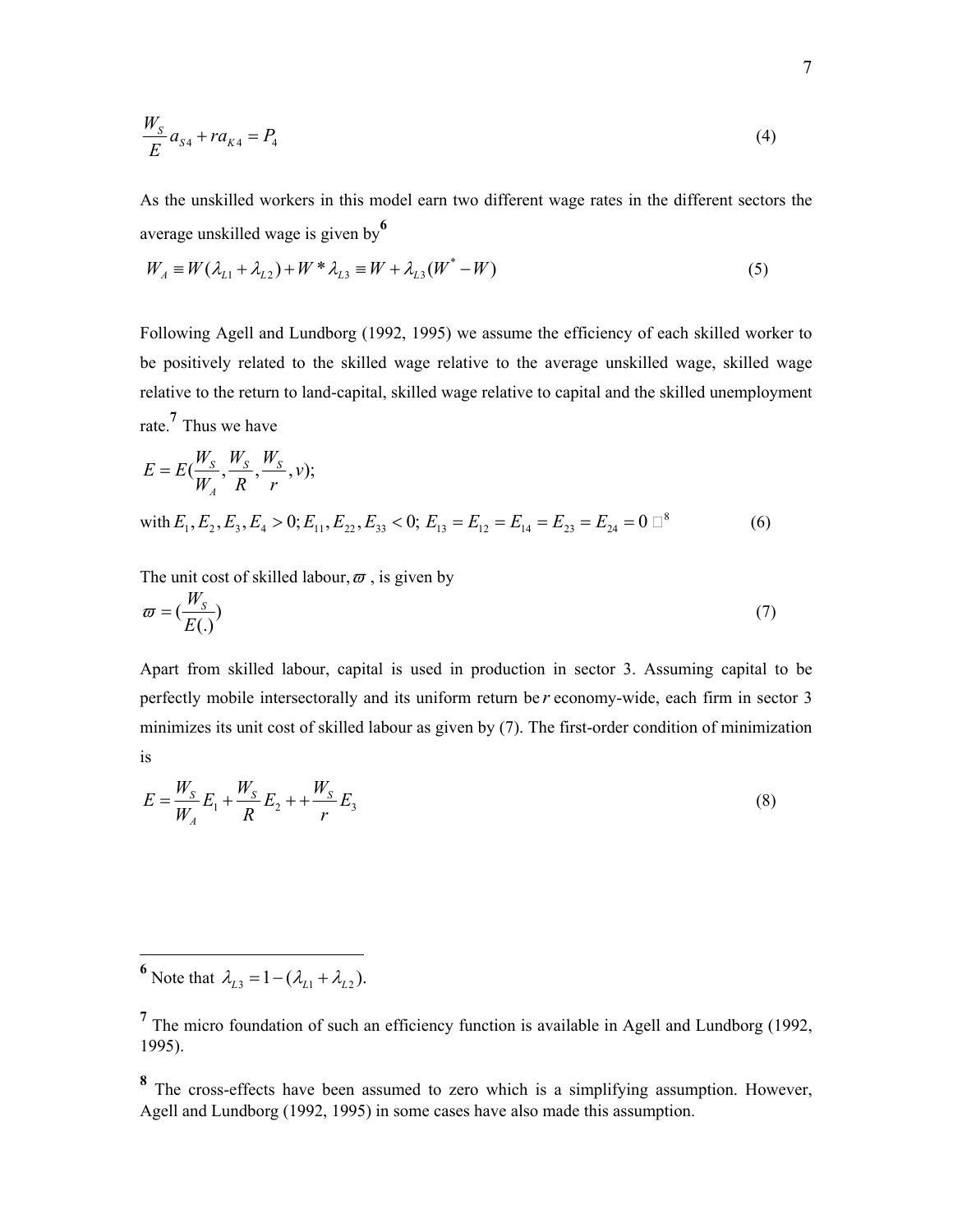where: 
$$
E_1 = \left(\frac{\partial E}{\partial \frac{W_s}{W_A}}\right) > 0
$$
;  $E_2 = \left(\frac{\partial E}{\partial \frac{W_s}{R}}\right) > 0$ ; and,  $E_3 = \left(\frac{\partial E}{\partial \frac{W_s}{r}}\right) > 0$  are the partial derivatives of

the efficiency function with respect to  $\left(\frac{W_S}{W}\right)$ , *A W*  $,\left(\frac{W_S}{P}\right)\varepsilon$ *R* and  $(\frac{W_s}{\cdot})$ , *r* , respectively.

Full-employment conditions for unskilled labour, land-capital and capital are given by the following three equations, respectively.

$$
a_{L1}X_1 + a_{L2}X_2 + a_{L3}X_3 = L \tag{9}
$$

$$
a_{N1}X_1 + a_{N2}X_2 = N \tag{10}
$$

$$
a_{K3}X_3 + a_{K4}X_4 = K \tag{11}
$$

Sectors 1 and 2 use the same two inputs: unskilled labour and land-capital and hence can be classified in terms factor intensities. It is natural to assume that sector 1 (sector 2) is more landcapital (unskilled labour) intensive than sector 2 (sector 1).

There is unemployment of skilled labour in the economy and the rate of unemployment is *v*. The skilled labour endowment equation is, therefore, given by

$$
a_{S4}X_4 = E(1-v)S \tag{12}
$$

The general framework consists of equations  $(1) - (4)$ ,  $(6)$  and  $(8) - (12)$ . There are ten independent equations and the same number of endogenous variables; namely,  $W, R, r, W_s$ ,  $E, v, X_1, X_2, X_3$  and  $X_4$ .

Using (12), equation (11) can be rewritten as

$$
a_{K3}X_3 + \left(\frac{a_{K4}}{a_{S4}}\right)E(1-\nu)S = K\tag{11.1}
$$

The two agricultural sectors; namely, sectors 1 and 2 together form a Heckscher-Ohlin-subsystem (HOSS) as they use the same two inputs. *W* and *R* are determined from equations (1) and (2). Given  $W^*$ , *r* is determined from equation (3). The equilibrium values of  $W_s$ ,  $E$ ,  $v$ ,  $X_1$ ,  $X_2$  and  $X_3$  are obtained by solving equations (4), (6), (8) – (10) and (11.1). Finally, plugging the values of  $W_s$ ,  $r$ ,  $E$  and  $v$  into (12),  $X_4$  is found.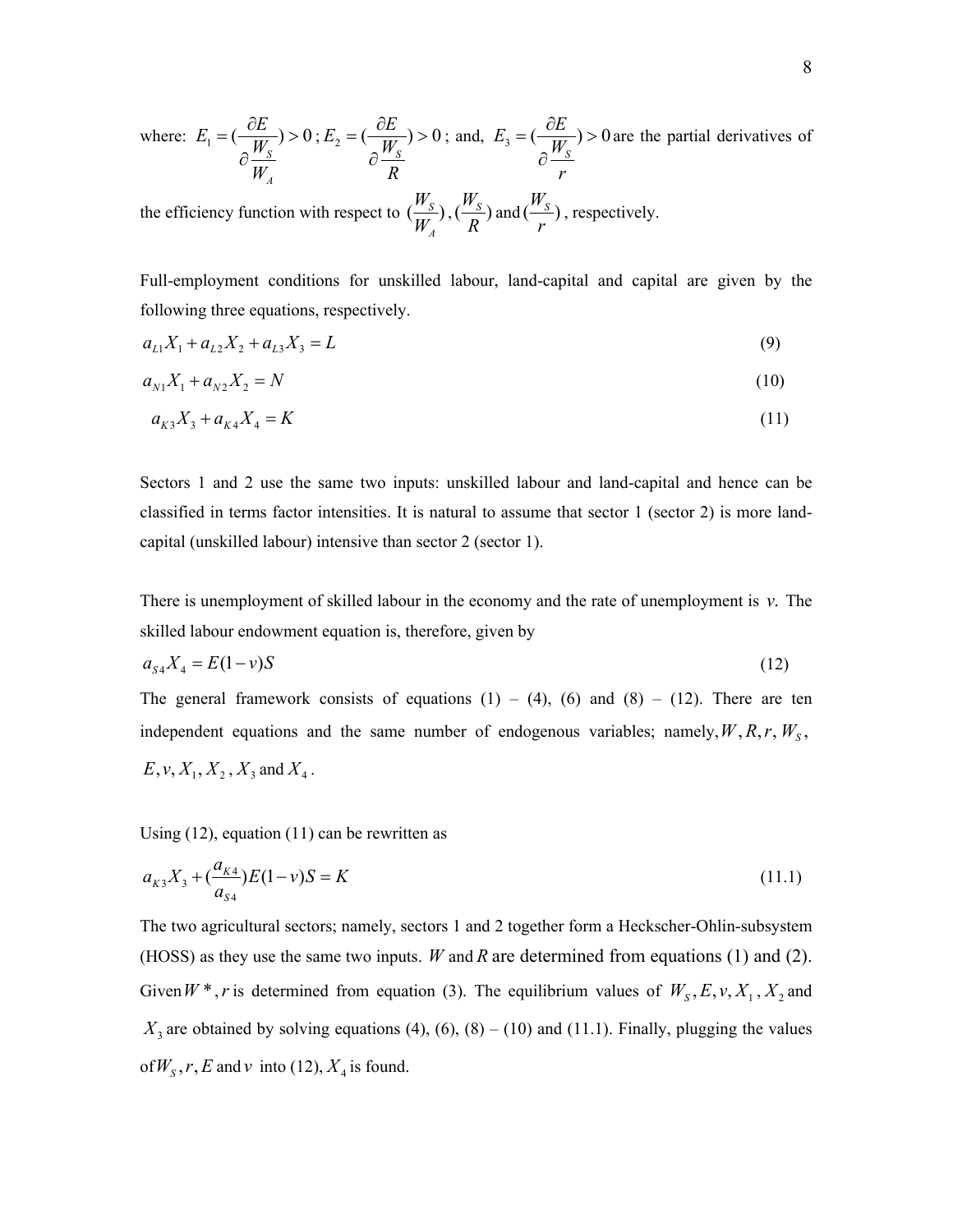Unskilled workers in this system earn two different wages − either the unionized wage, *W* \*, in sector 3 or a lower competitive wage,  $W$ , in sector 1 and sector 2. The average wage for unskilled labour is given by equation (5). The skilled−unskilled wage gap in the present case improves (worsens) in absolute terms if the gap between  $W<sub>S</sub>$  and  $W<sub>A</sub>$  falls (rises). On the other hand, the wage inequality improves (deteriorates) both in absolute and relative terms if  $(\hat{W}_s - \hat{W}_A) < (>)0$ .

#### **3. Comparative Statics**

In this section of the paper we will examine the consequence of an inflow of foreign capital and on the relative wage inequality. The effect of liberalized investment policy on the skilled unemployment will also be analyzed.

As *r* is obtained from equation (3), it follows from (4) that  $(\frac{W_s}{R})$  i *E* is constant. So the skilled wage and the efficiency of skilled labour must move in the same direction and in the same proportion.

Differentiating equations (4) and (5) we get, respectively

$$
\hat{W}_S = \hat{E} \tag{13}
$$

$$
\hat{W}_A = \frac{\lambda_{LS}(W^* - W)}{W_A} \hat{X}_3
$$
\n(14)

Totally differentiating equation (6) one gets

$$
\hat{E} = \varepsilon_1 (\hat{W}_S - \hat{W}_A) + \varepsilon_2 \hat{W}_S + \varepsilon_3 \hat{W}_S + \varepsilon_4 \hat{v}
$$
\n(15)

where  $\varepsilon_1, \varepsilon_2, \varepsilon_3$  and  $\varepsilon_4 > 0$  are the elasticities of  $E(.)$  with respect to  $\frac{r_s}{W}$ ,  $\frac{r_s}{R}$ ,  $\frac{r_s}{W}$ *A*  $W_S$   $W_S$   $W_S$  $W_A$ <sup>r</sup> R<sup>r</sup> and  $\nu$ , respectively.

Dividing both sides of (8) by *E* one obtains

$$
1 = \varepsilon_1 + \varepsilon_2 + \varepsilon_3 \tag{16}
$$

This is the famous modified Solow condition as obtained in Agell and Lundborg (1992, 1995). Substituting  $(\varepsilon_2 + \varepsilon_3) = (1 - \varepsilon_1)$  into (15), using (13) and simplifying we find

$$
\varepsilon_1 \hat{W}_A = \varepsilon_4 \hat{v} \tag{17}
$$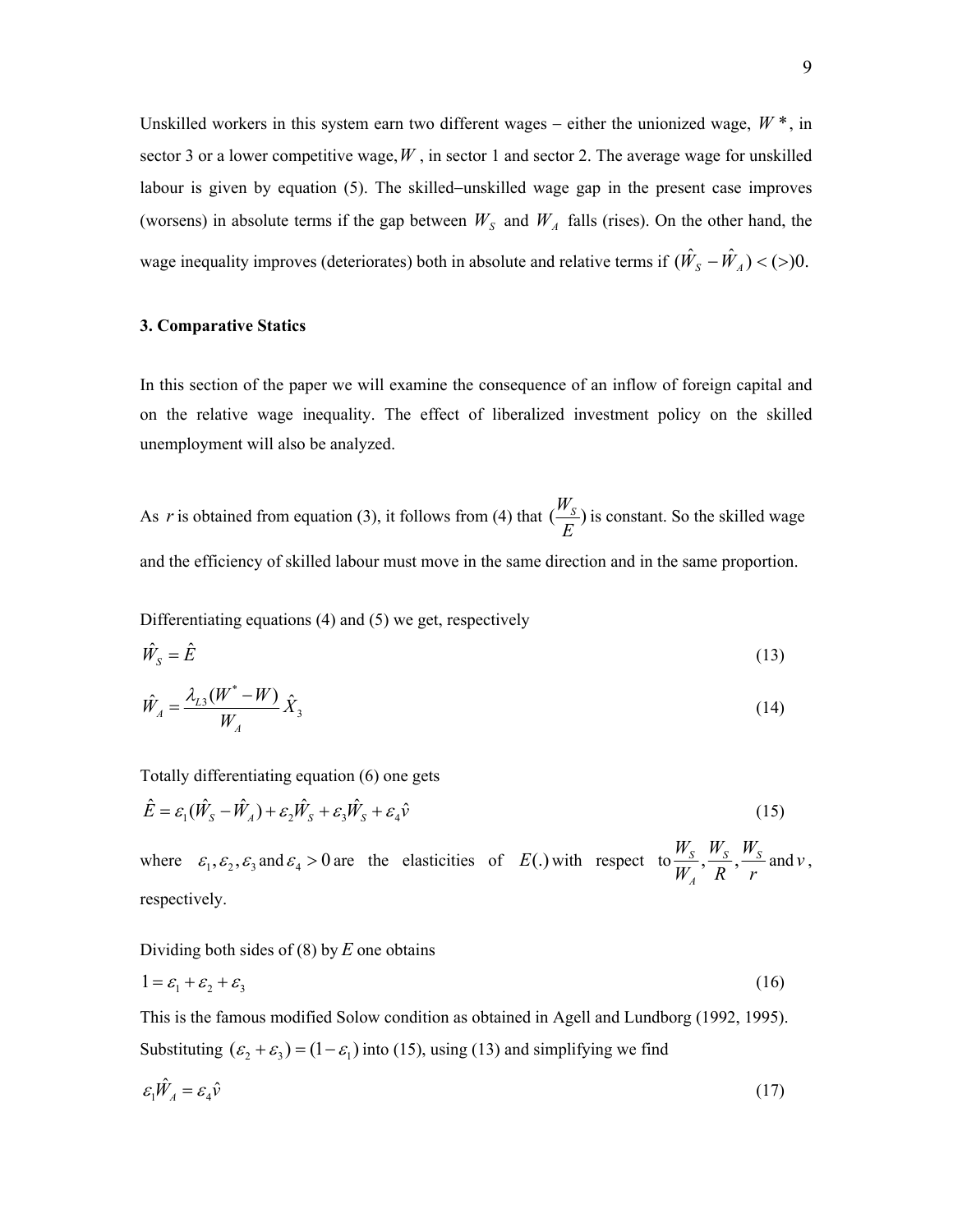Equation (17) implies that the average unskilled wage,  $W_A$ , and the unemployment rate of skilled labour,  $\nu$ , are positively related. This establishes the following corollary.

**Corollary 1:** The average unskilled wage,  $W_A$ , and the rate of skilled unemployment, *v*, are proportionately related.

Totally differentiating equations  $(6)$ ,  $(8)$ ,  $(9)$ ,  $(10)$  and  $(11.1)$ , using  $(13)$  and  $(14)$  and solving by Cramer's rule the following results can be derived,

When 
$$
\hat{N} > 0
$$
,  $\hat{X}_1 > 0$ ;  $\hat{X}_2 < 0$  if  $\lambda_{K3} \varepsilon_4 \le A_1 \varepsilon_1 A_2$ ;  $\hat{X}_3$ ,  $\hat{X}_4 = 0$  and, (18.1)

when 
$$
\hat{K} > 0
$$
,  $\hat{X}_1 < 0$ ; and,  $\hat{X}_2 > 0$ ;  $\hat{X}_3 < 0$ ; and,  $\hat{X}_4 > 0$  if  $\lambda_{K3} \varepsilon_4 \le A_1 \varepsilon_1 A_2$  (18.2)

where: 
$$
A_1 = (\frac{\lambda_{K4}v}{1-v}) > 0
$$
; and,  $A_2 = (\frac{\lambda_{L3}(W^* - W)}{W_A}) > 0$ . (18.3)

As mentioned earlier sectors 1 and 2 together form a HOSS displaying Heckscher-Ohlin properties and sector 1 is land-capital-intensive while sector 2 is unskilled labour-intensive with respect to the other factor of production. So if the endowment of land-capital, *N* , rises sector 1 must expand while sector 2 should contract following the Rybczynski effect. Our analysis suggests that the output levels in the HOSS respond normally (i.e. as per the relative factor intensities) to changes in factor endowments under the sufficient condition that  $\lambda_{K3} \varepsilon_4 \leq A_1 \varepsilon_1 A_2$ . We assume that this condition holds. We should note that any changes in the endowment of landcapital cannot affect the output levels of sectors 3 and 4.

Our analysis also suggests that sectors 1 and 3 contract while sectors 2 and 4 expand following an increase in the capital endowment of the economy under the sufficient condition that  $\lambda_{K3} \varepsilon_4 \leq A_1 \varepsilon_1 A_2$ .

Again differentiating equations (6), (8), (9), (10) and (11.1), using (13) and (14) and solving the following expressions are obtained.

$$
\hat{W}_S = (\lambda_{N1}\lambda_{L2} - \lambda_{N2}\lambda_{L1})[(\varepsilon_1 A_2 E + A_4)\varepsilon_4](\frac{\hat{K}}{\Delta})
$$
\n(19)

$$
\hat{W}_A = \frac{(\lambda_{N1}\lambda_{L2} - \lambda_{N2}\lambda_{L1})\varepsilon_4}{\Delta} A_2 A_3 \hat{K}
$$
\n(20)

and,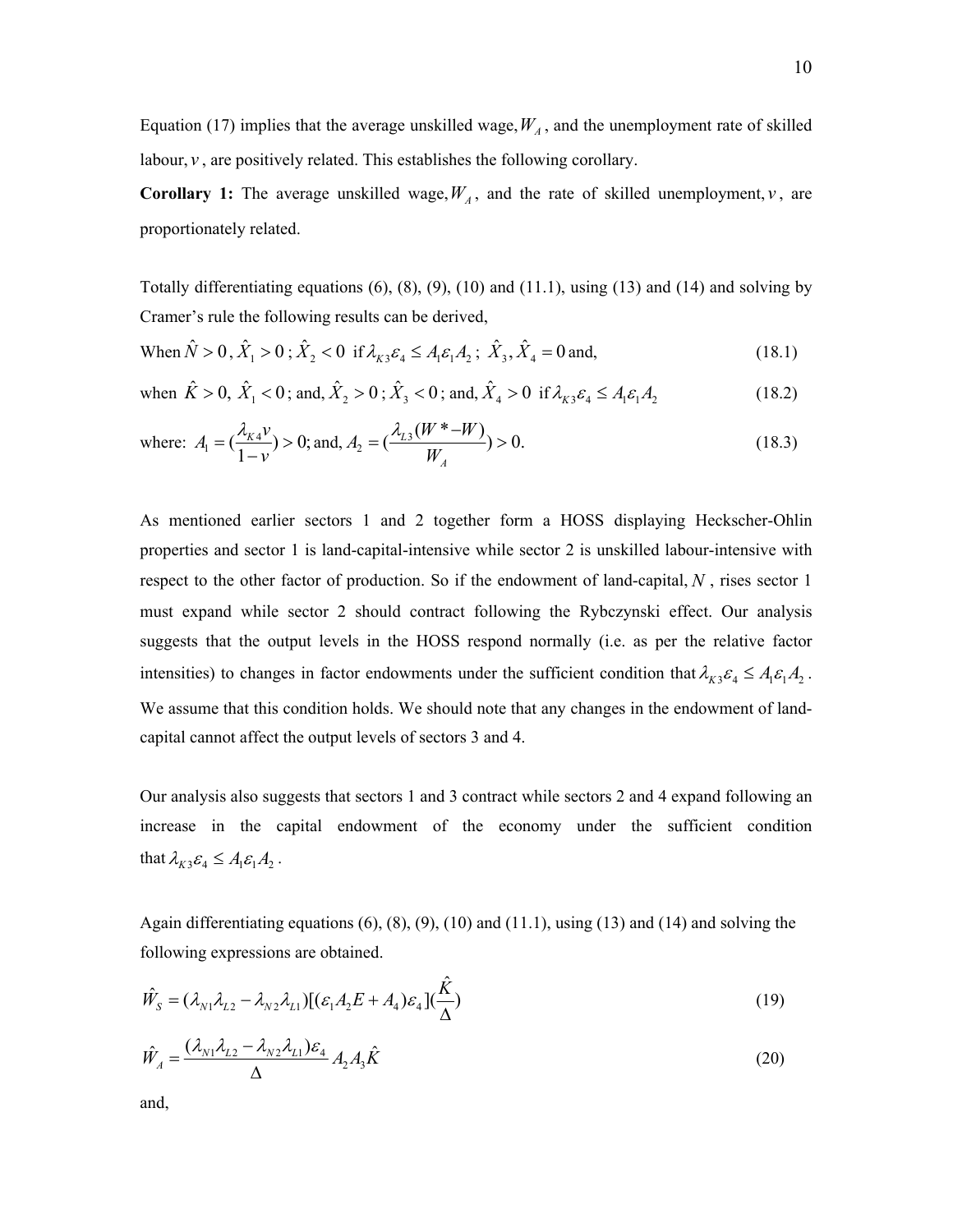$$
\hat{\mathbf{v}} = \frac{(\lambda_{N1}\lambda_{L2} - \lambda_{N2}\lambda_{L1})\varepsilon_1}{\Delta} A_2 A_3 \hat{K} < 0 \tag{21}
$$

where: 
$$
A_3 = [(\frac{W_s}{W_A})^2 E_{11} + (\frac{W_s}{R})^2 E_{22} + (\frac{W_s}{r})^2 E_{33}] < 0
$$
; and,  
\n
$$
A_4 = [(\frac{W_s}{W_A})^2 E_{11} \frac{\lambda_{L3}(W^* - W)}{W_A}] < 0.
$$
\n
$$
\Delta = (\lambda_{N1} \lambda_{L2} - \lambda_{N2} \lambda_{L1}) [(\lambda_{K3} \varepsilon_4 - A_1 \varepsilon_1 A_2) A_3 + \lambda_{K4} (\varepsilon_1 A_2 E + A_4) \varepsilon_4]
$$
\n(22)

Using  $(18.3)$  and  $(22)$  it can be shown that<sup>9</sup>

$$
\Delta > 0 \text{ if } \lambda_{K3} \varepsilon_4 \le A_1 \varepsilon_1 A_2 \tag{23}
$$

Subtracting (20) from (19) the following result can be easily derived.**<sup>10</sup>**

$$
\frac{(\hat{W}_s - \hat{W}_A)}{\hat{K}} < 0 \text{ if } \lambda_{K3} \varepsilon_4 \le A_1 \varepsilon_1 A_2 \tag{24}
$$

From  $(21)$  the following proposition follows immediately.

**Proposition 1:** The skilled-unskilled wage inequality deteriorates following an inflow of foreign capital if  $\lambda_{K3} \varepsilon_4 \leq A_1 \varepsilon_1 A_2$ .

Proposition 1 can intuitively be explained as follows. We note that  $W, R, r$  and  $(\frac{W_s}{R})$  *a E* are determined from the price system<sup>11</sup> consisting of equations  $(1) - (4)$  and hence are independent of factor endowments. An inflow of foreign capital leads to a contraction of sector 3 and an

-

**<sup>9</sup>** This is shown in Appendix I.

**<sup>10</sup>** This has been derived in Appendix II.

<sup>&</sup>lt;sup>11</sup> The skilled wage per efficiency unit,  $\frac{W_s}{R}$ *E* , is determined from equation (4) once *r* is obtained from (3). However, the individual determination of  $W<sub>S</sub>$  and  $E$  requires the use of equations of the output system. Thus, these variables depend on factor endowments although their ratio does not.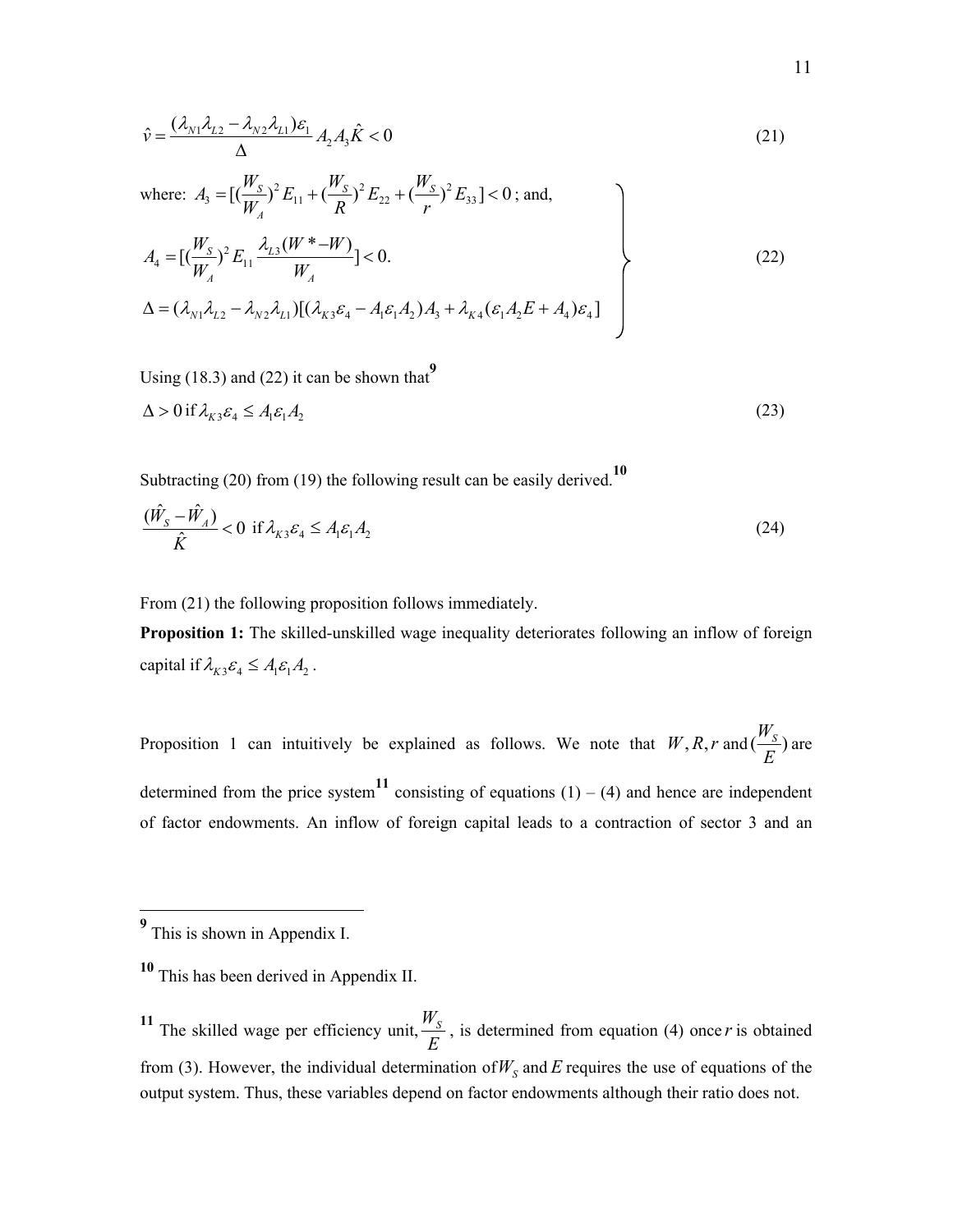expansion of sector 4.**12** The demand for skilled labour rises in sector 4 that raises the skilled wage. On the other hand, a contraction of sector 3 releases unskilled labour which in turn increases the availability of unskilled labour in the HOSS. This produces a Rybczynski type effect leading to an expansion of sector 2 and a contraction of sector 1 as sector 2 is unskilled labour-intensive. As the higher unskilled wage-paying sector (sector 3) contracts both in terms of output and employment the aggregate unskilled wage income and hence the average unskilled wage must fall. Consequently, the skilled-unskilled wage inequality worsens.

Now let us examine the consequence of the liberalized investment policy on the unemployment of skilled labour, denoted,*U*, and is given by

$$
U = vS \tag{25}
$$

Differentiating (25) and using (18) and (21) the following result can be obtained.

$$
\frac{\hat{U}}{\hat{K}} = \left(\frac{\hat{v}}{\hat{K}}\right) = \frac{(\lambda_{N1}\lambda_{L2} - \lambda_{N2}\lambda_{L1})\varepsilon_1}{\Delta}A_2A_3 < 0\tag{26}
$$

Hence the following proposition can now be established.

**Proposition 2:** An inflow of foreign capital lowers the level of skilled unemployment if  $\lambda_{K3} \varepsilon_4 \leq A_1 \varepsilon_1 A_2$ 

From corollary 1 we have seen that the average unskilled wage,  $W_A$ , and the skilled unemployment rate,  $v$ , are positively related. As sector 2 expands and sector 3 contracts following an inflow of foreign capital,  $W_A$ , falls which in turn raises,  $v$ . The aggregate skilled unemployment, *vS*, rises as *S* has not changed.

### **4. Concluding remarks**

 $\overline{a}$ 

The paper has developed a four-sector general equilibrium model where the fair wage hypothesis (FWH) is valid and there is agricultural dualism so as to analyze the effects of inflows of foreign capital on the skilled-unskilled wage inequality and the unemployment of skilled labour. There are two types of labour in the model: unskilled and skilled. The unskilled workers are fully

**<sup>12</sup>** These results have been proved in Appendix I.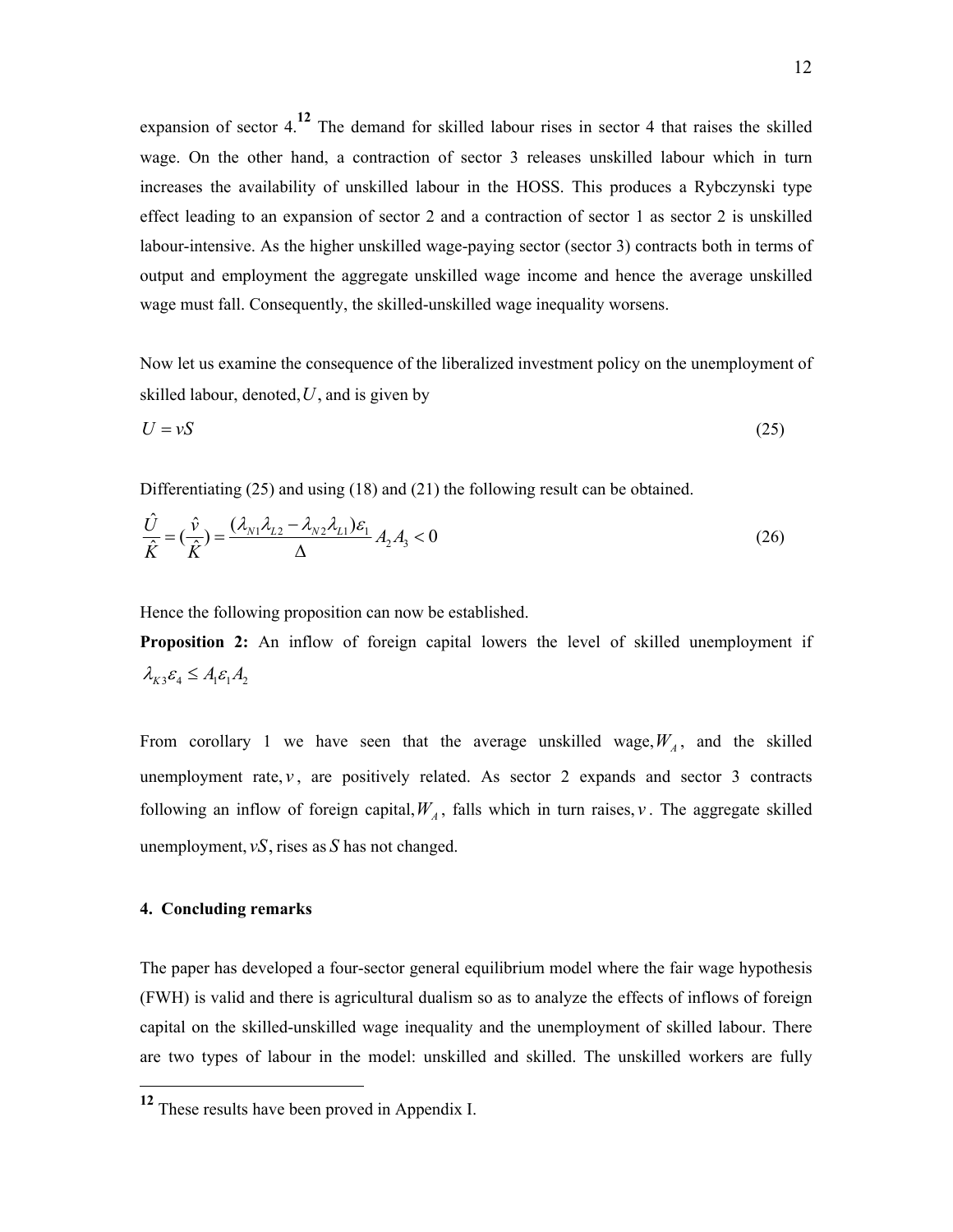employed but there is imperfection in the unskilled labour market. On the contrary, the skilled wage is set by the firms by minimizing the unit cost of skilled labour and their efficiency depends on the relative income distribution and the unemployment rate. Besides, there is agricultural dualism where advanced agriculture and backward agriculture coexist and these sectors together form a Heckscher-Ohlin-subsystem. This theoretical analysis deserves special attention because no attempt has earlier been made to use the efficiency wage theory, especially the FWH version of the theory, for analyzing the consequences of liberalized economic policies on the skilledunskilled wage inequality in a developing economy. This exercise has found that an inflow of foreign capital worsens the relative wage inequality and lowers the unemployment of skilled labour. Thus the paper provides an alternative theoretical foundation to the empirical finding that inflows of foreign capital might have produced unfavourable effect on the wage inequality in the developing countries by increasing the relative demand for skilled labour.

#### **References:**

Agell, J. and Lundborg, P. (1995): 'Fair wages in the open economy', *Economica* 62, 325-351 Agell, J. and Lundborg, P. (1992): 'Fair wages, involuntary unemployment and tax policy in the simple general equilibrium model', *Journal of Public Economics* 47, 299-320.

Akerlof, G. and Yellen, J. (1990): 'The fair wage effort hypothesis and unemployment', *Quarterly Journal of Economics* 105, 255-284.

Bardhan, P.K. (1972): 'A model of growth of capitalism in a dual agrarian economy'. In: Bhagwati, J.M., Eckaus, R.S. (Eds.), *Development and Planning: Essays in Honour of Paul Rosenstein-Rodan*. USA: MIT Press.

Beladi, H., Chaudhuri, S. and Yabuuchi, S. (2008): 'Can international factor mobility reduce wage inequality in a dual economy?', *Review of International Economics* (forthcoming).

Beyer, H., Rojas, P., and Vergara, R. (1999): 'Trade liberalization and wage inequality', *Journal of Development Economics*, 59, 103-123.

Bliss, C.J. and Stern, N,H. (1978): 'Productivity, wages, and nutrition, Parts I and II', *Journal of Development Economics* 5.

Chaudhuri, S. (2007): 'Foreign capital, welfare and unemployment in the presence of agricultural dualism', *Japan and the World Economy* 19, 149-165.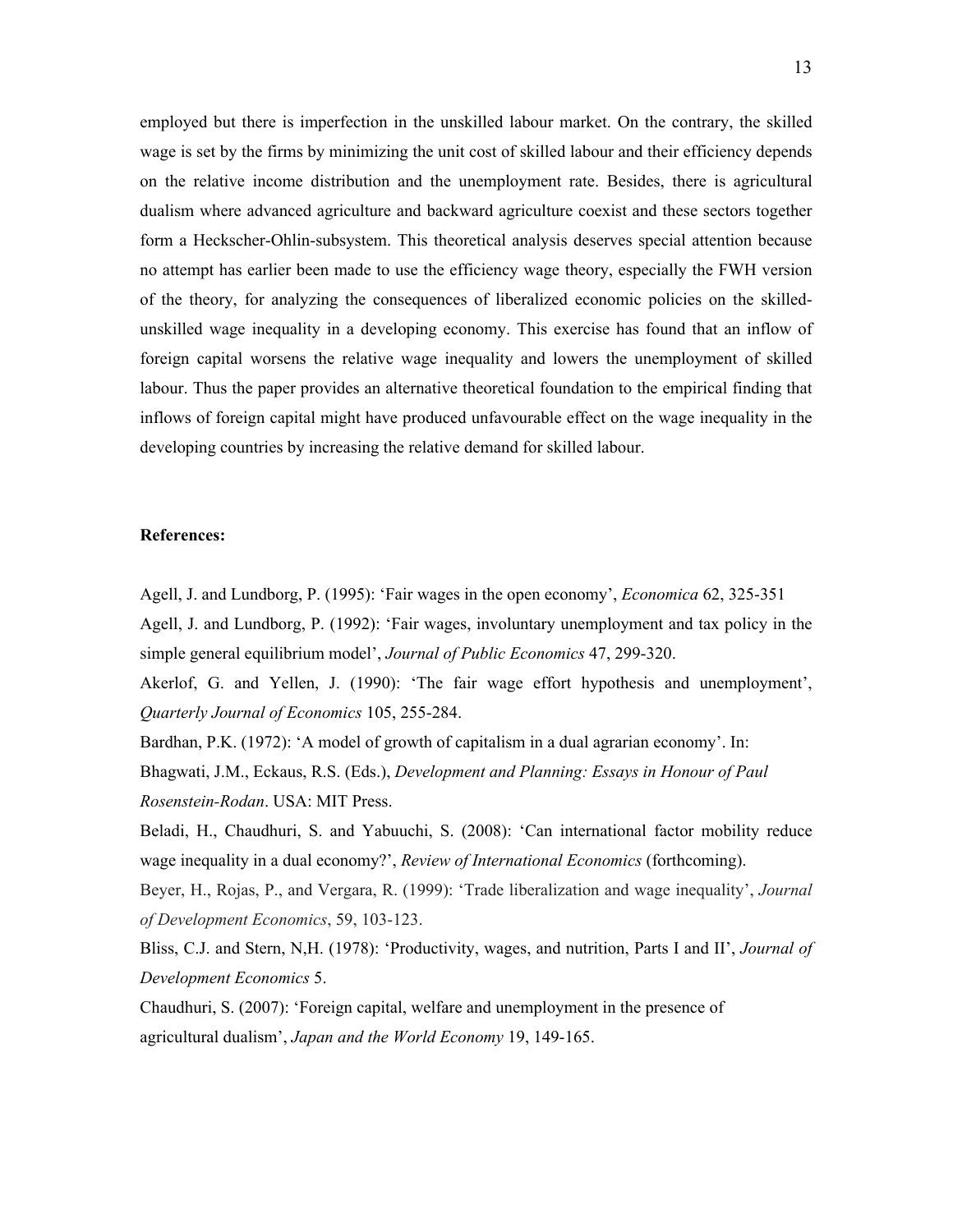Chaudhuri, S. and Yabuuchi, S. (2007): 'Economic liberalization and wage inequality in the presence of labour market imperfection', *International Review of Economics and Finance* 16, 592-603.

Currie, J. and Harrison, A. (1997): 'Sharing the costs: the impact of trade reform on capital and labor in Morocco', *Journal of Labour Economics* 15(3), S44-S71.

Feenstra, R. C., and Hanson, G. H. (1996): 'Foreign investment, outsourcing and relative wages'.

In R. C. Feenstra, G. M. Grossman, and D. A. Irwin (Eds.), *Political economy of trade policies: Essays in honor of J. N. Bhagwati* (pp. 89-127). Cambridge, MA: MIT Press.

Feher, E. (1991): 'Fair wages and unemployment', Dept. of Economics, University of Technology, Vienna.

Hanson, G. H. and Harrison, A. (1999): 'Trade liberalization and wage inequality in Mexico', *Industrial and Labour Relations Review* 52, 271-288.

Harrison, A. and Hanson, G. (1999): 'Who gains from trade reform? some remaining puzzles', *Journal of Development Economics*, 59, 125-154.

Harris, J.R. and M. P. Todaro (1970): 'Migration, unemployment and development: a two-sector analysis", *American Economic Review*, 60: 126-42.

Leibenstein, H. (1957): Economic Backwardness and Economic Growth, Wiley, New York.

Marjit, S., and Kar, S. (2005): 'Emigration and wage inequality', *Economics Letters*, 88, 141-145. Marjit, S., Beladi, H., and Chakrabarti, A. (2004): 'Trade and wage inequality in developing countries', *Economic Inquiry*, 42, 295-303.

Marjit, S. and Acharyya, R. (2003): *International Trade, Wage Inequality and the Developing Countries: A General Equilibrium Approach*. Heidelberg: Physica/Springer Verlag.

Shapiro, C. and Stiglitz, J.E. (1984): 'Equilibrium unemployment as a worker discipline device', *American Economic Review* 74, 433-444.

Yabuuchi, S. and Chaudhuri, S. (2007): 'International migration of labour and skilled–unskilled wage inequality in a developing economy', *Economic Modelling* 24(1), 128-137.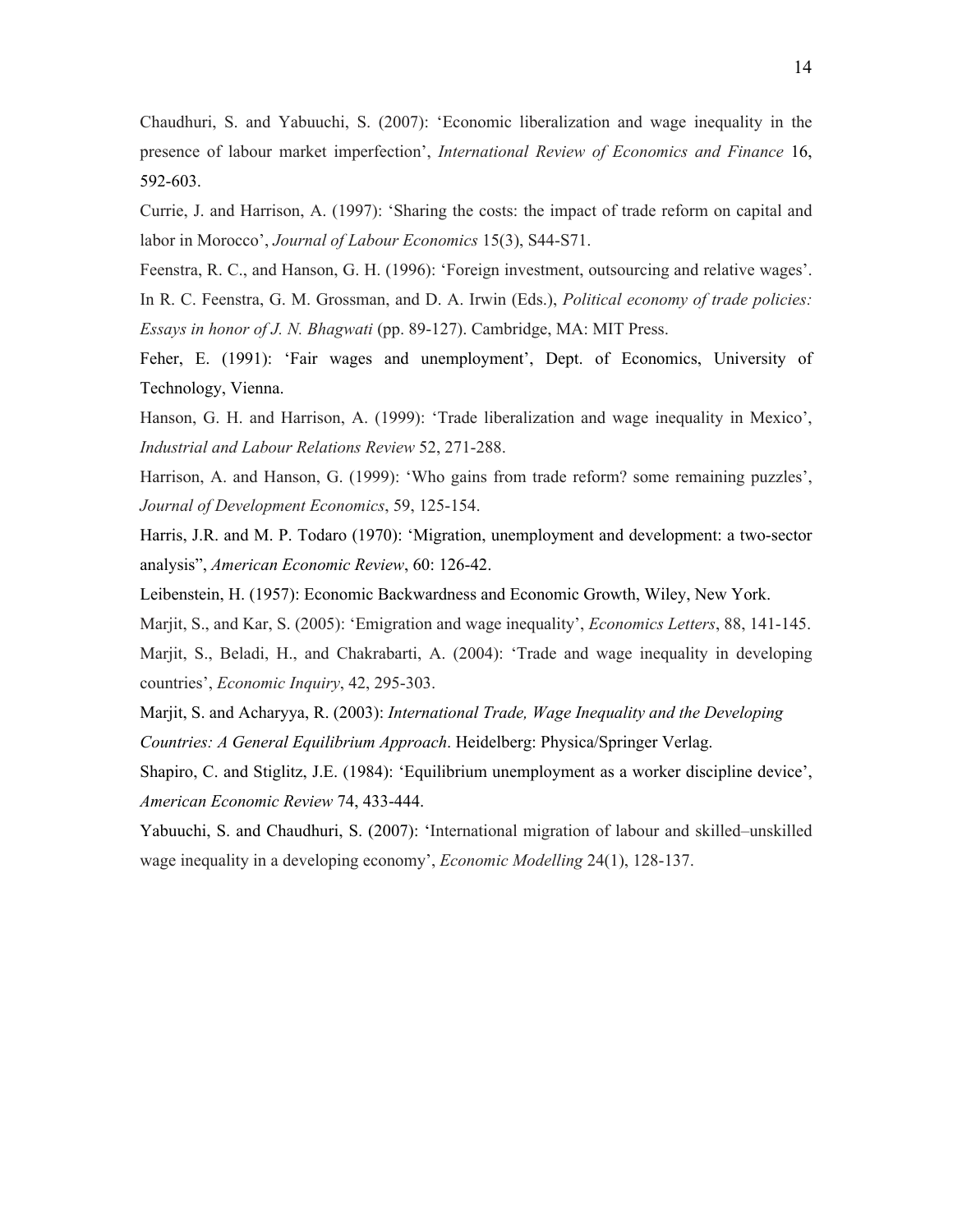# **Appendix I:**

Differentiating  $(9)$ ,  $(10)$ ,  $(11.1)$ ,  $(6)$  and  $(8)$  and using  $(13)$ ,  $(14)$  and the modified-Solow condition as given by (16) we obtain, respectively

$$
\lambda_{N1}\hat{X}_1 + \lambda_{N2}\hat{X}_2 = \hat{N} \tag{A.1}
$$

$$
\lambda_{L1}\hat{X}_1 + \lambda_{L2}\hat{X}_2 + \lambda_{L3}\hat{X}_3 = 0
$$
\n(A.2)

$$
\lambda_{K3}\hat{X}_3 + \lambda_{K3}\hat{W}_S - A_1\hat{v} = \hat{K}
$$
\n(A.3)

$$
\varepsilon_1 A_2 \hat{X}_3 - \varepsilon_4 \hat{v} = 0 \tag{A.4}
$$

$$
A_3\hat{W}_s - A_4\hat{X}_3 - E\varepsilon_4\hat{V} = 0\tag{A.5}
$$

 $\overline{\phantom{0}}$ 

where:

:

$$
A_1 = \left(\frac{\lambda_{K4}v}{1-v}\right) > 0; \ A_2 = \left(\frac{\lambda_{L3}(W^* - W)}{W_A}\right) > 0; A_3 = \left[\left(\frac{W_s}{W_A}\right)^2 E_{11} + \left(\frac{W_s}{R}\right)^2 E_{22} + \left(\frac{W_s}{r}\right)^2 E_{33}\right] < 0; \text{ and,} A_4 = \left[\left(\frac{W_s}{W_A}\right)^2 E_{11} \frac{\lambda_{L3}(W^* - W)}{W_A}\right] < 0.
$$
 (A.6)

Writing equations  $(A.1) - (A.5)$  in a matrix notation one gets

$$
\begin{bmatrix}\n\lambda_{N1} & \lambda_{N2} & 0 & 0 & 0 \\
\lambda_{L1} & \lambda_{L2} & \lambda_{L3} & 0 & 0 \\
0 & 0 & \lambda_{K3} & \lambda_{K4} & -A_1 \\
0 & 0 & \varepsilon_1 A_2 & 0 & -\varepsilon_4 \\
0 & 0 & -A_4 & A_3 & -E\varepsilon_4\n\end{bmatrix}\n\begin{bmatrix}\n\hat{X}_1 \\
\hat{X}_2 \\
\hat{X}_3 \\
\hat{W}_S \\
0\n\end{bmatrix} = \n\begin{bmatrix}\n\hat{N} \\
0 \\
\hat{K} \\
0 \\
0\n\end{bmatrix}
$$
\n(A.7)

Here the determinant of the coefficient matrix is

$$
\Delta = (\lambda_{N1}\lambda_{L2} - \lambda_{N2}\lambda_{L1})[(\lambda_{K3}\varepsilon_4 - A_1\varepsilon_1A_2)A_3 + \lambda_{K4}(\varepsilon_1A_2E + A_4)\varepsilon_4]
$$
\n(A.8)

$$
(\varepsilon_1 A_2 E + A_4) = \left[ \frac{\lambda_{L3}(W^* - W)W_S}{(W_A)^2} \right] \{E_1 + (\frac{W_S}{W_A})E_{11} \} > 0 \text{ (as } E_1 > 0; \text{ and, } E_{11} < 0)
$$
 (A.9)

Using (A.9) from (A.8) it follows that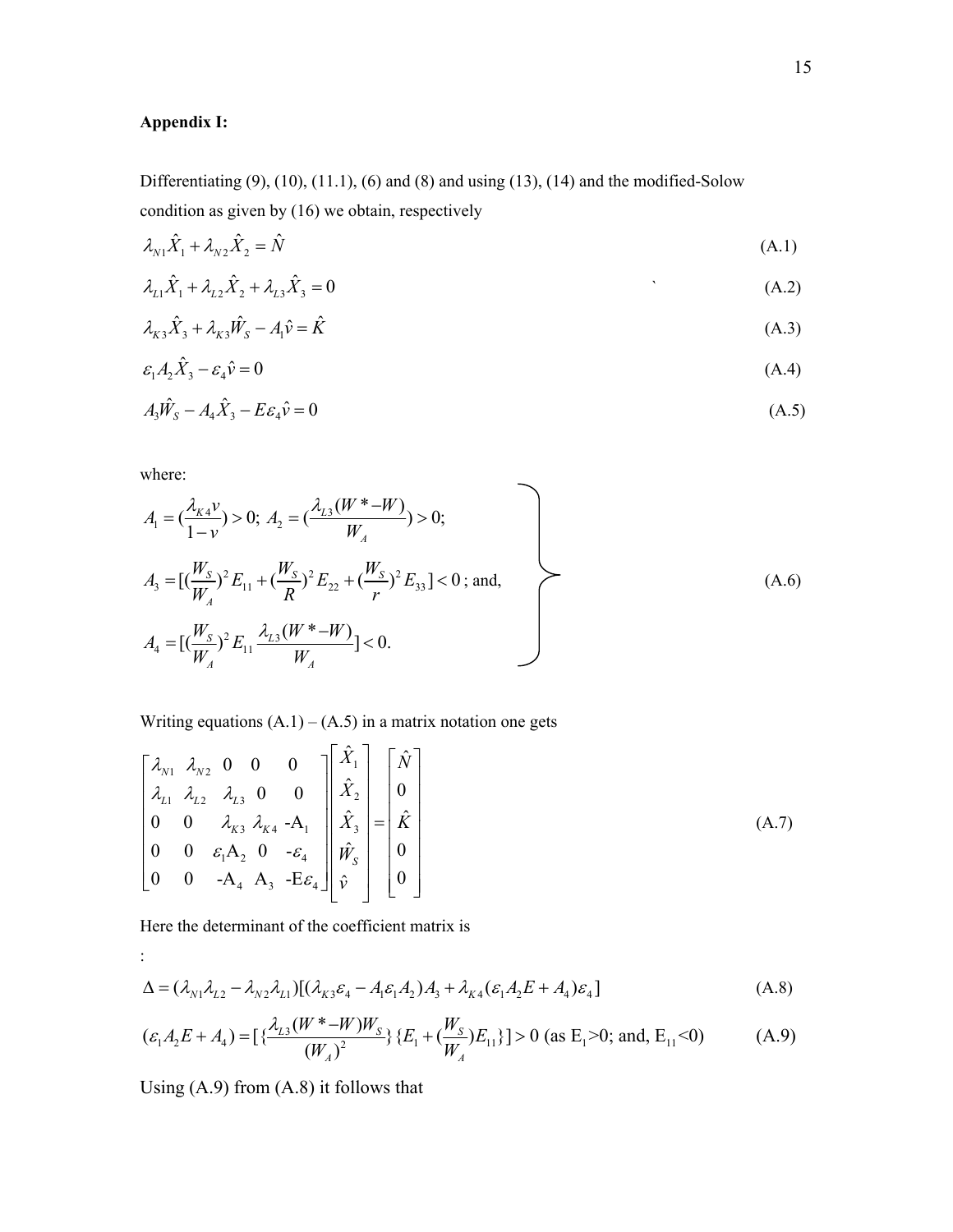$$
\Delta > 0 \text{ if } \lambda_{K3} \varepsilon_4 \le A_1 \varepsilon_1 A_2 \tag{23}
$$

[Note that  $(\lambda_{N1} \lambda_{L2} - \lambda_{N2} \lambda_{L1}) > 0$  as sector 1 is land-capital-intensive relative to sector 2.]

Solving (A.7) by Cramer's rule we can derive the following expressions.

$$
\hat{X}_1 = \left(\frac{\lambda_{L2}\hat{N}}{\Delta}\right) \left[ (\lambda_{K3}\varepsilon_4 - A_1\varepsilon_1 A_2)A_3 + \lambda_{K4}\varepsilon_4(\varepsilon_1 A_2 E + A_4) \right] + \left(\frac{\lambda_{N2}\lambda_{L3}A_3\varepsilon_4}{\Delta}\right)\hat{K}
$$
\n(A.10)

$$
\hat{X}_2 = -\left(\frac{\lambda_{L1}\hat{N}}{\Delta}\right) \left[ (\lambda_{K3}\varepsilon_4 - A_1\varepsilon_1 A_2)A_3 + \lambda_{K4}\varepsilon_4(\varepsilon_1 A_2 E + A_4) \right] - \left(\frac{\lambda_{N1}\lambda_{L3}A_3\varepsilon_4}{\Delta}\right)\hat{K}
$$
\n(A.11)

$$
\hat{X}_3 = \left(\frac{\lambda_{N1}\lambda_{L2} - \lambda_{N2}\lambda_{L1}\right)A_3\varepsilon_4}{\Delta}\hat{K}
$$
\n(A.12)

Using  $(18.3)$ ,  $(22)$  and  $(A.9)$  from  $(A.10)$  and  $(A.11)$  one can find that

When 
$$
\hat{N} > 0
$$
,  $\hat{X}_1 > 0$ ;  $\hat{X}_2 < 0$  ; and,  $\hat{X}_3 = 0$  if  $\lambda_{K3} \varepsilon_4 \le A_1 \varepsilon_1 A_2$  ; (18.1)

When 
$$
\hat{K} > 0
$$
,  $\hat{X}_1 < 0$ ; and,  $\hat{X}_2 > 0$ ; and,  $\hat{X}_3 < 0$  if  $\lambda_{K3} \varepsilon_4 \le A_1 \varepsilon_1 A_2$  (18.2)

Again, differentiating (12) and using (13) one obtains

$$
\hat{X}_4 = \hat{W}_S - \left(\frac{v}{1 - v}\right)\hat{v}
$$
\n(A.13)

Using  $(19)$  and  $(21)$  from  $(A.13)$  one gets

$$
\hat{X}_4 = (\lambda_{N1}\lambda_{L2} - \lambda_{N1}\lambda_{L1})[(\varepsilon_1 A_2 E + A_4)\varepsilon_4 - \frac{v\varepsilon_1 A_2 A_3}{1 - v}](\frac{\hat{K}}{\Delta})
$$
\n(A.14)

Using  $(A.9)$  and  $(23)$  from  $(A.14)$  it follows that

$$
(\frac{\hat{X}_4}{\hat{K}}) > 0 \text{ if } \lambda_{K3} \varepsilon_4 \le A_1 \varepsilon_1 A_2 \tag{A.15}
$$

## **Appendix II:**

Solving (A.7) we can also derive the following expressions.

$$
\hat{W}_S = \left(\frac{\lambda_{N1}\lambda_{L2} - \lambda_{N2}\lambda_{L1}}{\Delta}\right) \left[ (\varepsilon_1 A_2 E + A_4)\varepsilon_4 \right] \hat{K}
$$
\n(19)

$$
\hat{\mathbf{v}} = \left[ \left( \frac{\lambda_{N1} \lambda_{L2} - \lambda_{N2} \lambda_{L1}}{\Delta} \right) (\varepsilon_1 A_2 A_3) \right] \hat{K} \tag{21}
$$